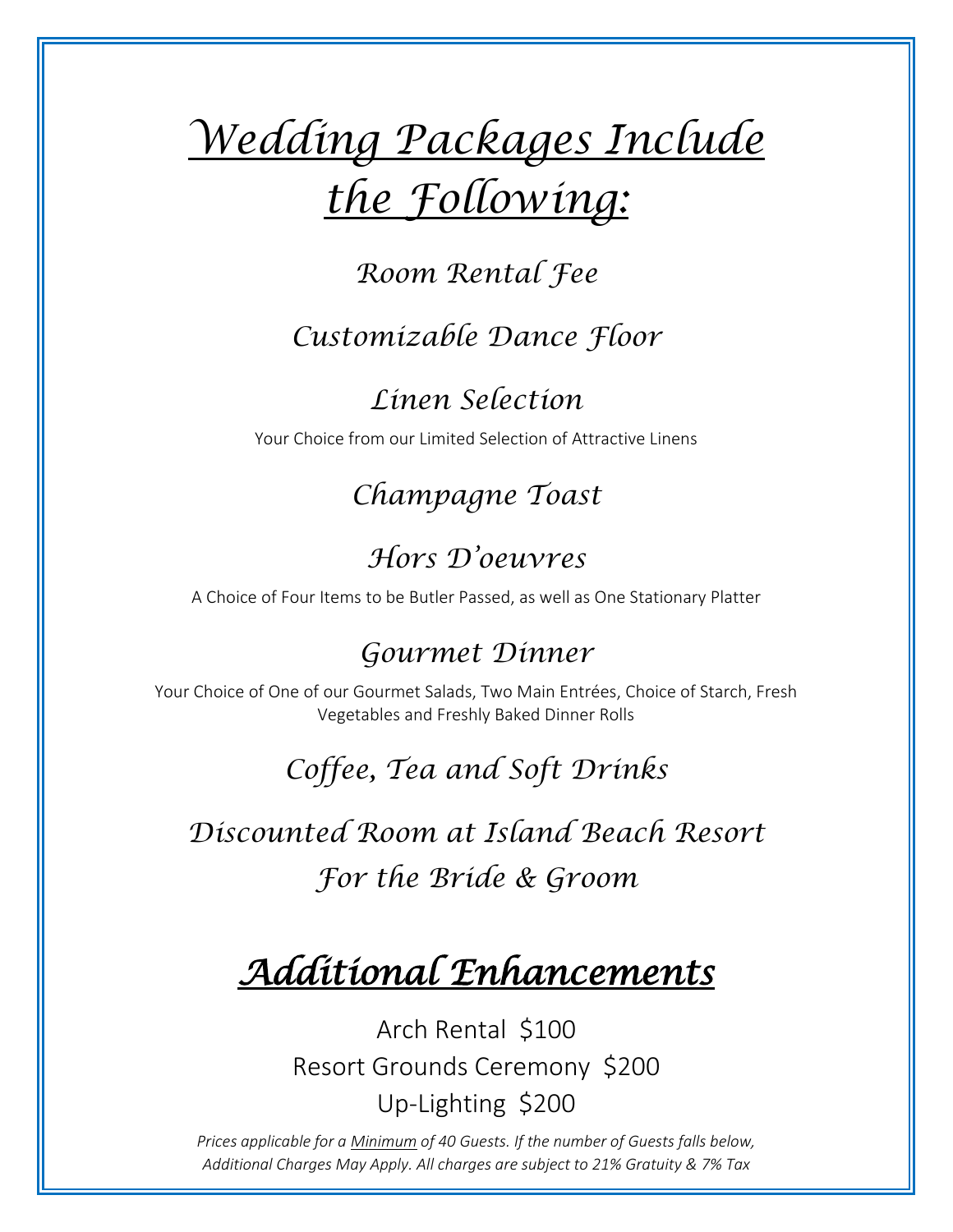# *Butler Passed Hors D'oeuvers*

*Please Select Four*

### Hot Hors D'oeuvers

Spanakopita Assorted Miniature Quiche Asian Spring Rolls with Sweet Thai Chili Sauce Toasted Cheese Ravioli with Marinara Sauce Petite Grilled Cheese Sandwiches and Tomato Soup Shots Franks en Croute Miniature Beef Wellington Teriyaki Beef Brochette Italian Meatball Sliders Chicken Satay with Spicy Peanut Sauce Coconut Shrimp with Orange Marmalade Petite Crab Cakes with Chipotle Cream Sauce Scallops Wrapped in Bacon with Mango Chutney Mushroom Crowns with Crabmeat Stuffing

### Cold Hors D'oeuvers

Classic Bruschetta Jumbo Shrimp Cocktail Petite Chicken Salad Croissants Shrimp Salad on Croissants

# *Stationary Platters*

*Please Select One*

Domestic & Imported Cheese Tray with Grapes & Crackers Vegetable Crudités with Ranch Dressing Seasonally Selected Fresh Fruit Platter

*Additional Upgrade* 

Raw Bar Platter \$Market Price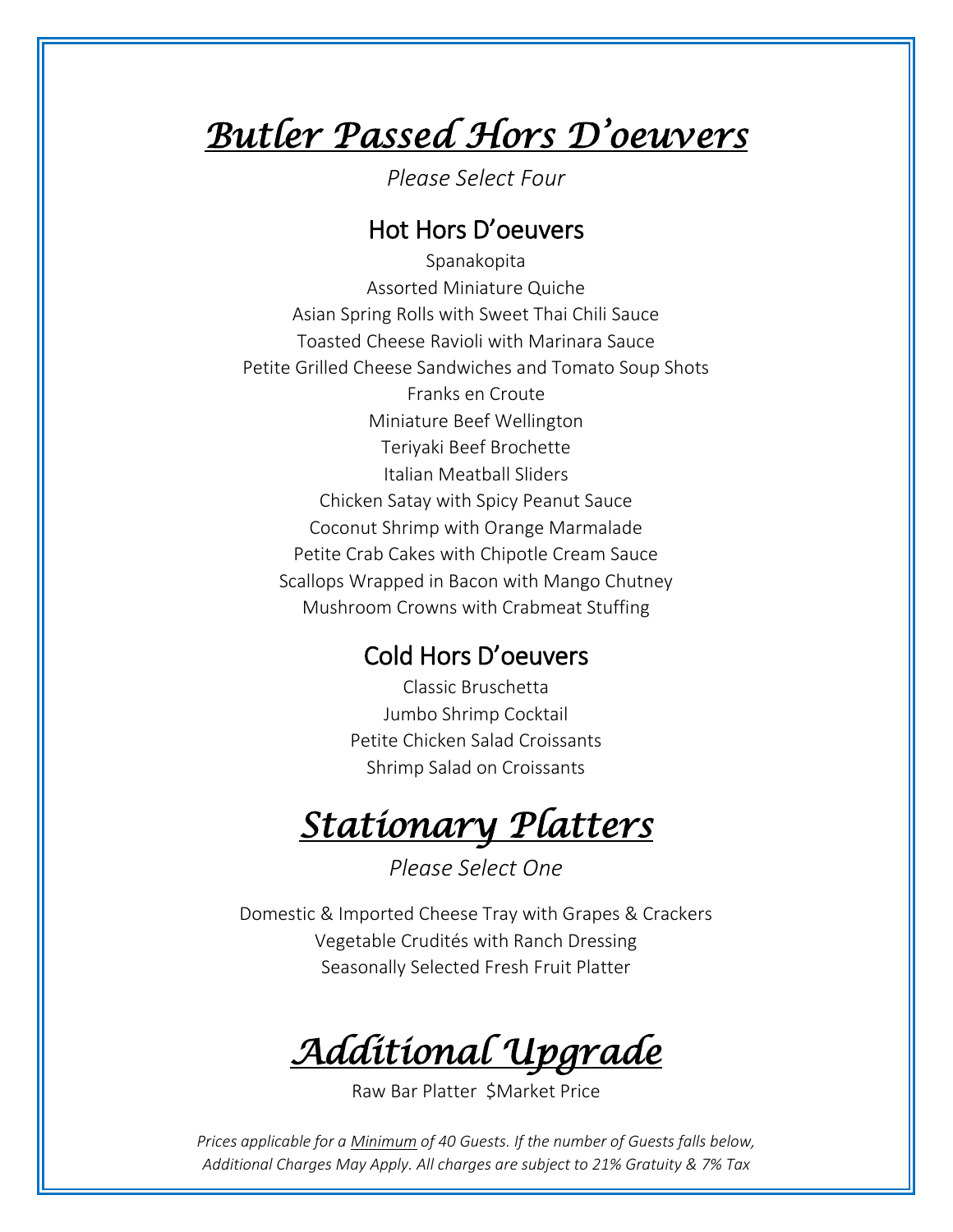*Salad Selections* 

*Please Select One*

## Greek Salad

Mixed Greens, Roasted Red Peppers, Kalamata Olives and Feta Cheese with Toasted Walnuts. Served with Greek Vinaigrette

## Spinach and Pear Salad

Fresh Spinach, Red Grapes, Blueberries, Sliced Pear, Feta Cheese and Roasted Walnuts. Served with Raspberry Vinaigrette

## Roasted Corn and Tomato Salad

Arugula, Romaine, Charred Cherry Tomatoes, Roasted Corn and Red Onions. Served with Balsamic Vinaigrette

## Caprese Salad

Sliced Fresh Mozzarella, Tomatoes, Mixed Greens, Basil, Olive Oil and Balsamic Reduction



*Please Select One*

Mashed Potatoes Rice Pilaf Herb Roasted Potatoes

*Chef's Vegetable Medley*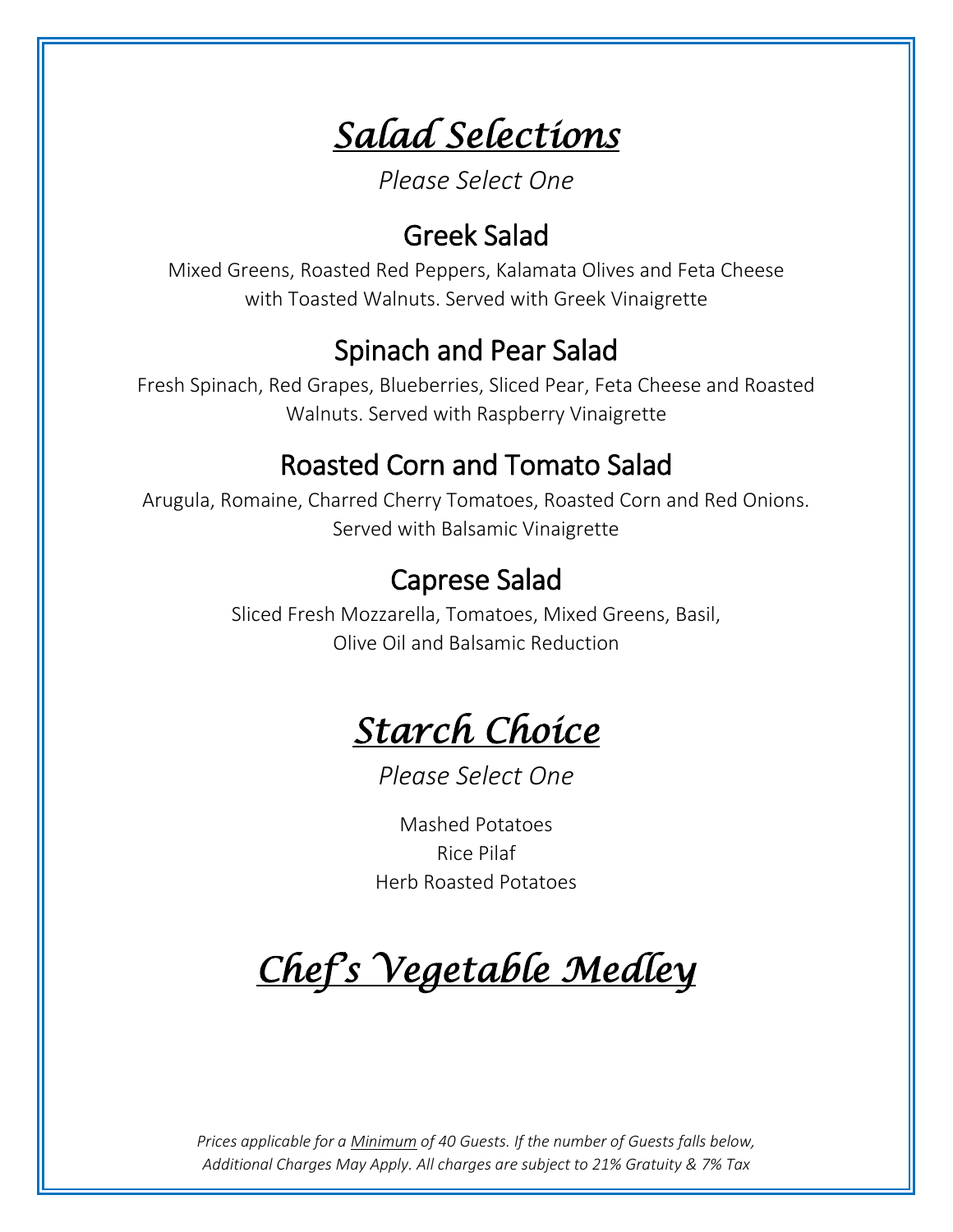*Plated Entrée Choices* 

*Please Select Two*

#### Chicken Marsala

Sautéed Medallions of Chicken Breast, Scallopine Style, Sautéed with Mushrooms, Garlic and Marsala Wine

### Chicken Francaise

Egg Battered Boneless Chicken Breast Sautéed in Lemon Butter with Scallions and White Wine

### Chicken Al Fresco

Chicken Medallions Sautéed with White Wine, Garlic and Fresh Tomatoes. Topped with Buffalo Mozzarella and Fresh Basil

## Honey Mustard Salmon

Fresh Filet of Salmon Glazed with Honey Mustard, Broiled Until Golden and Drizzled with a Balsamic Reduction

### Tuscan Mahi

Artichoke and Sundried Tomato Crusted Mahi Topped with a Lemon Beurre Blanc Sauce

## Seafood Crusted Grouper

Broiled in a White Wine and Butter Sauce, topped with a Citrus Beurre Blanc

### Pork Tenderloin

Grilled Pork Tenderloin with a Sherry Mushroom Jus

### Tenderloin Beef Tips

Braised Tenderloin Beef Tips with Mushrooms in a Bordelaise Sauce

## NY Strip with Herb Butter

12 oz. Hand Cut NY Strip served Medium Rare, Chargrilled and Brushed with Herb Butter

### Filet Mignon

8 oz. Fillet Grilled served Medium Rare and Brushed with Herb Butter

## 12oz Prime Rib

12 oz. Prime Rib of Beef served Medium Rare with Au Jus and Horseradish Sauce

# \$74.99 Per Person

*All Packages come with Penne Primavera as a Vegetarian Option*